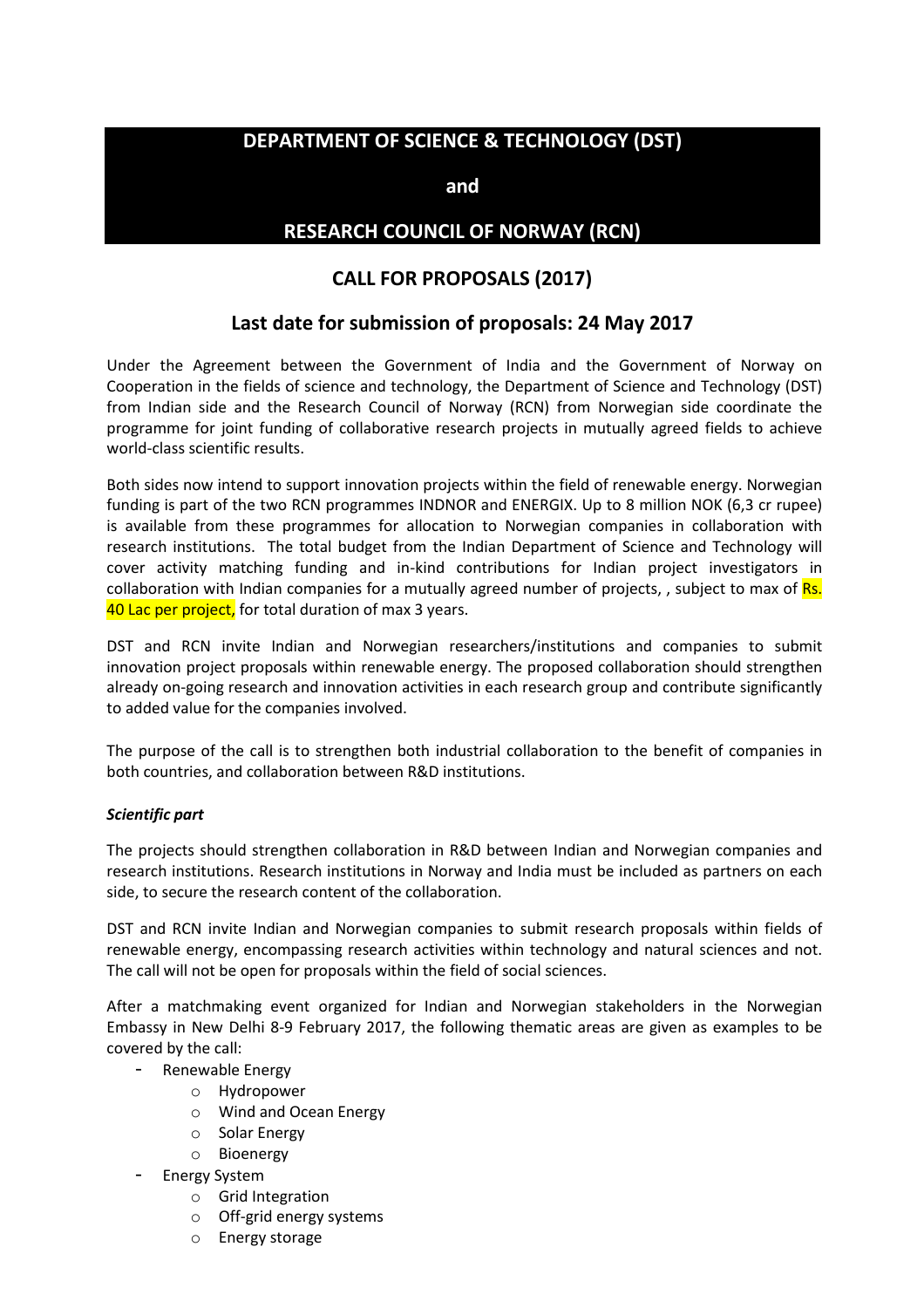- Energy Use and planning
	- o Smart cities

### *Administrative part*

### **Who can apply**

Joint proposals must be developed in cooperation between Principal Investigators (PIs) representing an industry company in Norway and an industrial partner in India. Each partner PI must submit separate research proposal from their institution. There should not be more than one contract partner from each country in each project. It is required to have one (or more) research institution(s) as collaborating partner in each country. Commitment for own contribution from the company must be shown in the application. It is not open for participants from other countries than India and Norway.

### **Available budget**

A budget of up to NOK 8 million (equivalent to INR 6,3 Cr) in total will be available from the RCN.

The total budget from the Indian Department of Science and Technology will cover activity matching funding and in-kind contributions subject to max of Rs. 40 Lac per project for a total duration of 3 years for mutually agreed number of projects.

Funding may be sought for innovation type projects. The projects can have duration of up to 3 years, including dissemination and network activities (workshops, conferences). The proposed RCN projects should have funding from RCN in the following range:

• NOK 1-2 million –  $INR$  7,88 millions – 1,57 laks.

RCN will normally cover up to 50% of the total Norwegian cost, according to the State Aid Rules. The rest will be covered by the company/companies applying for support, either as direct funding or as inkind contribution.

DST will cover the 50% of the cost of the project to the selected academic/ R&D Institution in India. The Industry partners from India are welcome to take part in the project by voluntarily contribution funding the 50% industry component of the project. DST will not provide any funding to Indian Industry.

### **Application procedure**

Each proposal should have one Norwegian and one Indian Principal Investigator (PI).

Norwegian PIs (company) must submit the proposal to the RCN electronically using the My RCN Web.

Indian PIs (research institution) must submit the proposal to the DST (Department of Science and Technology).

The proposals should be identified with a common short name/acronym, and a joint (common) project description should be enclosed. The proposals submitted to the respective funding agencies must be identical.

In the joint project description, activities should be clearly described according to a timeline, and may be organized into work packages when appropriate.

> • Milestones should be identified that can be used to easily follow the progress of the project.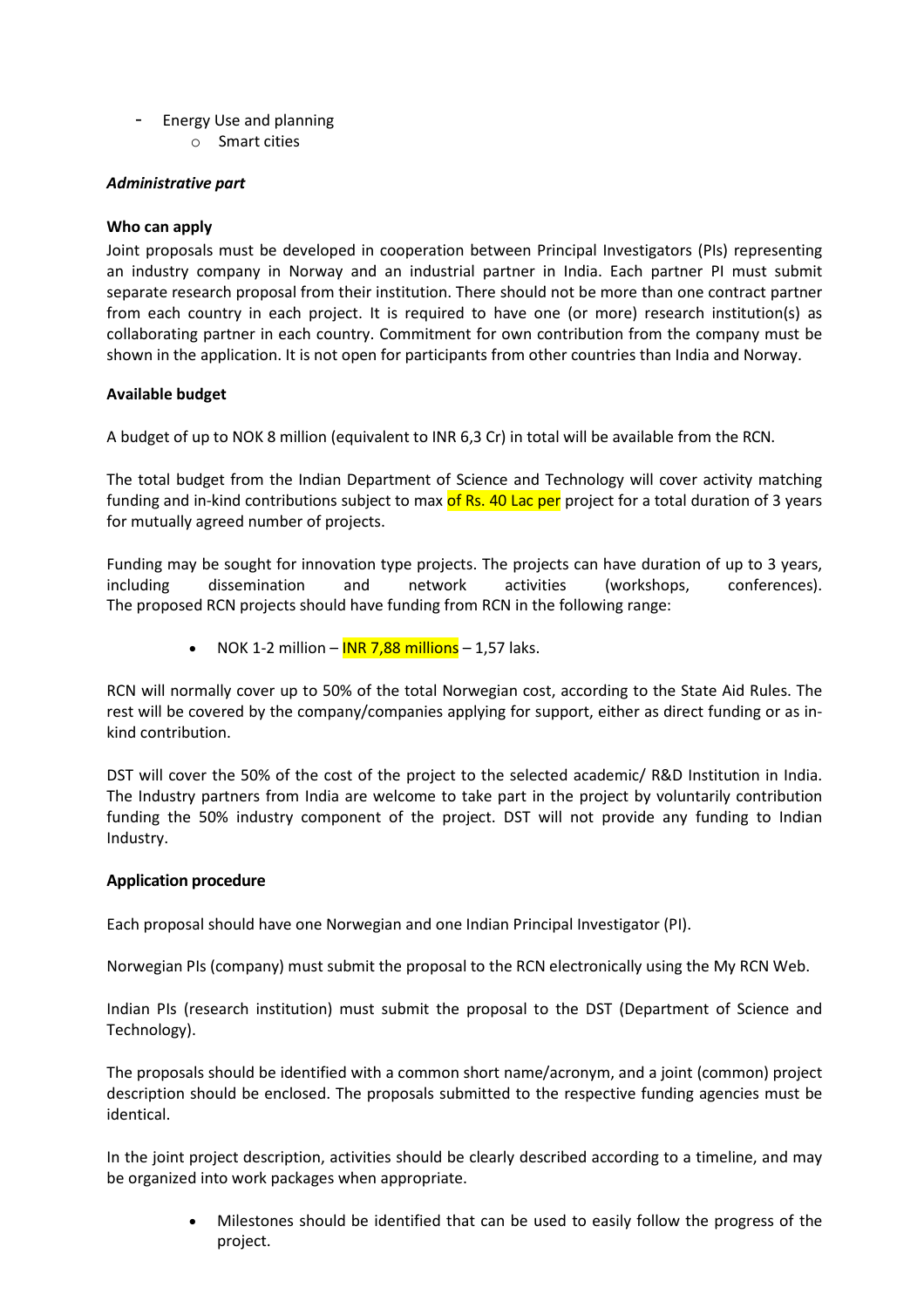- Budget information should be detailed and clearly presented, and should, when necessary, be specified in the project description.
- Management structure and partner roles must be described.

Proposals for funding from the DST must be submitted according to the rules and regulations of the DST.

Proposals for funding from the RCN must be submitted electronically according to the rules and regulations of the RCN. following specific guidelines apply to RCN proposals submitted under this call:

- The proposal and project description (a maximum of 8 pages, Times New Roman 12 point font, footnotes and references included) must be well-structured and clearly written in English.
- A resource table showing the different sources of funding and in-kind contributions should be part of the project description or a separate attachment. It is important to clearly state the distribution of total funding as well as financial and in-kind contributions from different partners and other sources for assessment purposes.
- o There is no specific template for the project description, as this is a bilateral collaboration. However, the template for Innovation projects can be used as far as it is relevant. It is, anyhow, of crucial importance that all elements mentioned under "Assessment and joint decision-making procedure" are clearly described. Information about the collaboration is of special importance.

All international cooperation must be documented by letter of intent.

### **What types of activities are eligible for funding**

Funding may be sought for innovation type projects The financial support from DST shall be available for mobility (up to 2 visits per year from each side with sending side provides international travelrelated expenses while the receiving side provides the local hospitality as per their national norms) of project participants; one manpower ie JRF/SRF, RA etc ; minor equipment (accessories) for up to Rs. 5.0 Lac; and chemicals / consumables/ contingency up to Rs. 5.0 Lac per year.

The provisions for local hospitality, as mentioned above are as follows:

- Norwegian scientists visiting India shall be paid and amount of INR 2500/-,- per day towards food and out of pocket allowances, or as agreed in contract negotiations for each project plus fully furnished guest house accommodation on actual cost at the host Institute. In case a suitable guest house accommodation is not available at host institute, accommodation would be arranged by the host institute in a suitable hotel/guest house subject to max charges of Rs. 4000/- per day.
- Indian scientists visiting Norway on short term basis shall be provided an amount of NOK 460,- per day and 13 800,- per month on a long term visit towards food and out of pocket allowances, or as agreed in contract negotiations for each project
- For short term visits the maximum payment shall not exceed the total per diem for 20 days
- Free furnished accommodation in a guest house or a hotel with reasonable amenities and facilities shall be provided
- Transport to and from the airport for visiting scientists shall be arranged. In case of senior scientists (in the rank of director or above), transport shall be provided for all official engagements.

Proposals incorporating own/additional funding and projects that can demonstrate sustainable commitments from own institutions or other sources during and/or beyond the project period are encouraged.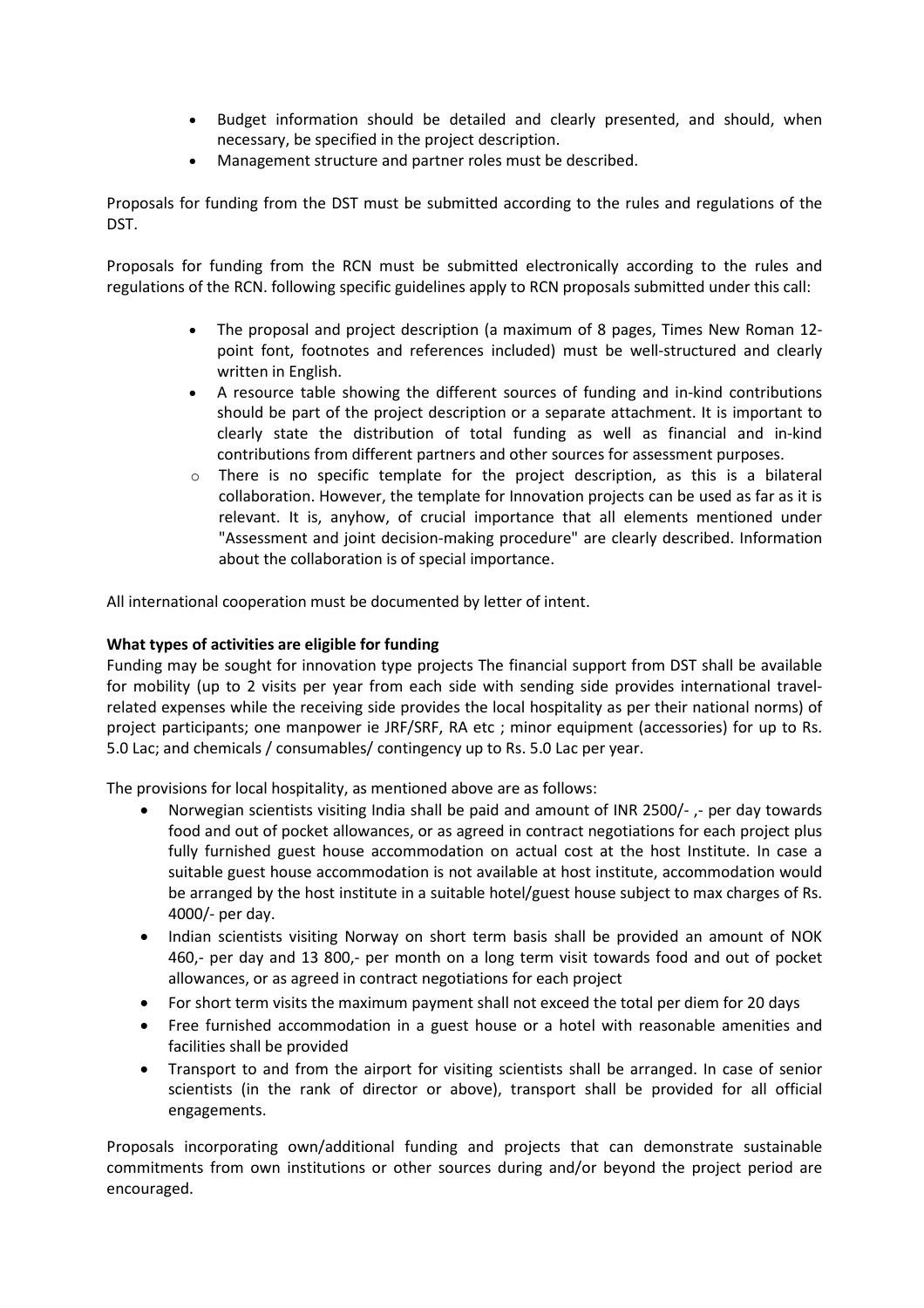#### **Assessment and joint decision-making procedure**

The project proposals will be assessed separately according to the rules of procedure in each country. In addition to the general scientific criteria, the level of integration of partners and distribution of resources (financial and in-kind) as well as project organization will be subject to consideration.

The RCN will use international experts in its assessment procedure, either expert panels or referees, followed by the ranking of recommendations by the programme board of the programme ENERGIX. Assessment will be based on the standard assessment criteria for Researcher Projects.

The DST and the RCN will implement a joint decision-making procedure to determine the outcome of the call. Projects must receive a high assessment score in both countries to be funded. The selected projects will receive funding from the DST and the RCN.

#### **Additional information**

#### *Contracts*

The RCN will enter into a contract with the Norwegian applicant for the Norwegian portion of the project.

### *Agreement on rights to and use of findings and partner obligations (collaboration agreement)*

A consortium agreement detailing the obligations of each partner must be drawn up before the contract with the RCN is signed. The collaboration agreement should include specification of the rights to and use of findings (IPR). A copy of the consortium agreement between the project partners must also be submitted to DST at the time of submission of the proposal.

#### *Language*

The call for proposal is in English language only which also is legally binding.

The funding from Indian side shall be released through a sanction order issued by DST indicating all terms and conditions of the grant. Any formal clearance/ approval pertaining to any kind of regulation by nodal departments/organizations concerning foreign collaboration must be completed before sanction of the project by DST.

#### **PROPOSAL SUBMISSION**

Indian and Norwegian applicants shall submit applications in English to DST and RCN.

**For Indian applicants may use** the Application given at Annexure. The application should include a jointly formulated and identical copy of the project description, including acronym, submitted to the RCN by the Norwegian partner. Only one original hard copy of the completed application (by post through proper channels) at the following address. Soft copy in a single soft file (do not include any scan page in the soft copy as signatures are not required in softcopy of the proposal) in ms-word or pdf format as email attachment are required to be submitted. However, only the hard copy of the applications received before the due date will be accepted. DST does not hold any responsibility of not receiving the proposal due to postal delays etc. Incomplete applications will be rejected.

Dr. Chadaram Sivaji, Scientist-F International Bilateral Cooperation Division Department of Science and Technology, Ministry of Science and Technology, Government of India Technology Bhawan, New Mehrauli Road New Delhi 110 016 India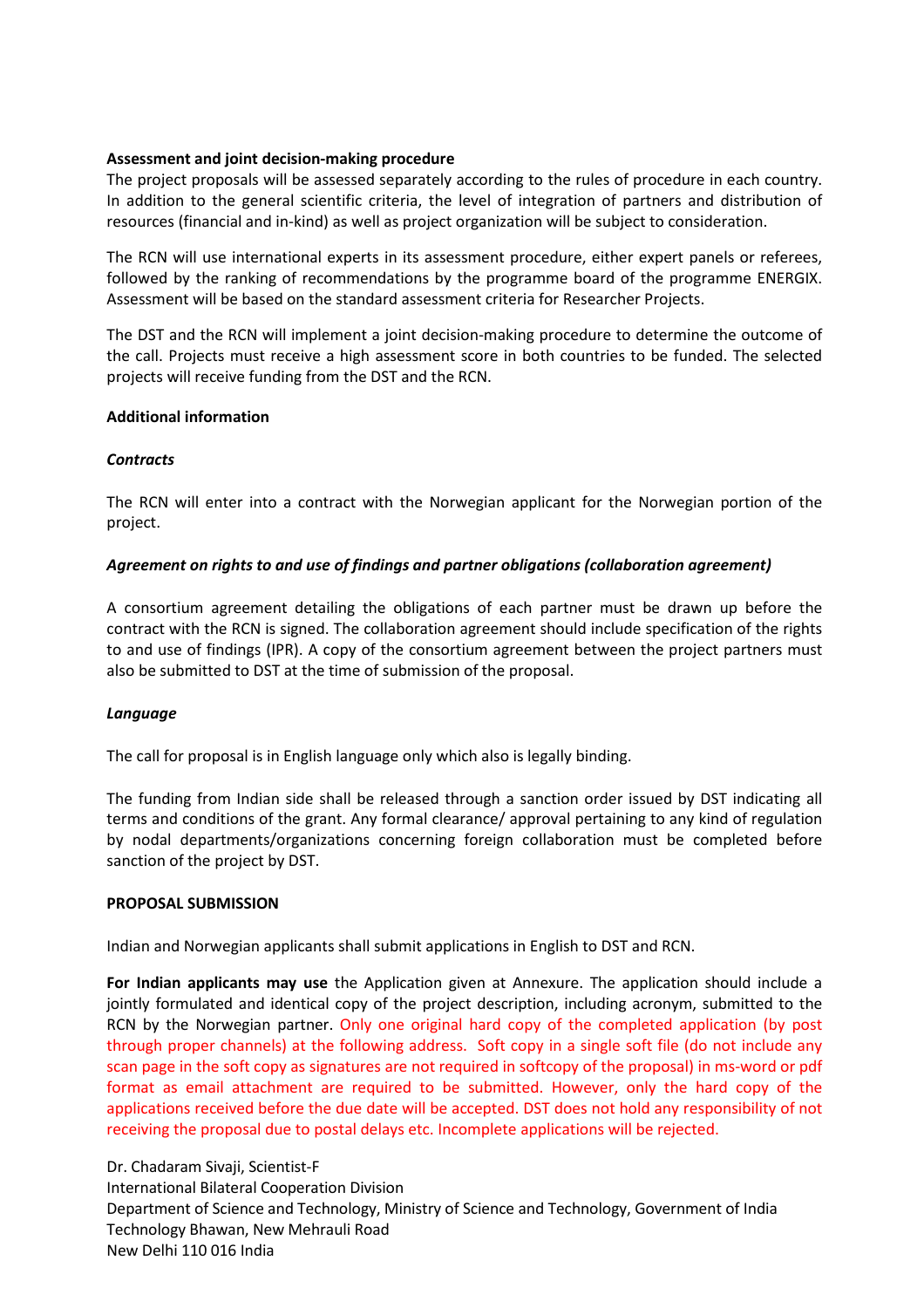Telefax: +91-11-26520714; Phone: +91-11-26590457; Email: sivaji@nic.in

**For Norwegian applicants**, application as per the procedure indicated above be submitted to RCN via the RCN electronic application system (www.rcn.no for guidelines).

Contact Persons in Norway:

Merethe Sandberg Moe (mm@rcn.no, +4722037159) and Trygve Utheim Riis (tur@rcn.no, +4722037347).

# **Last date for submission of the proposals in India and Norway : 24 May 2017**

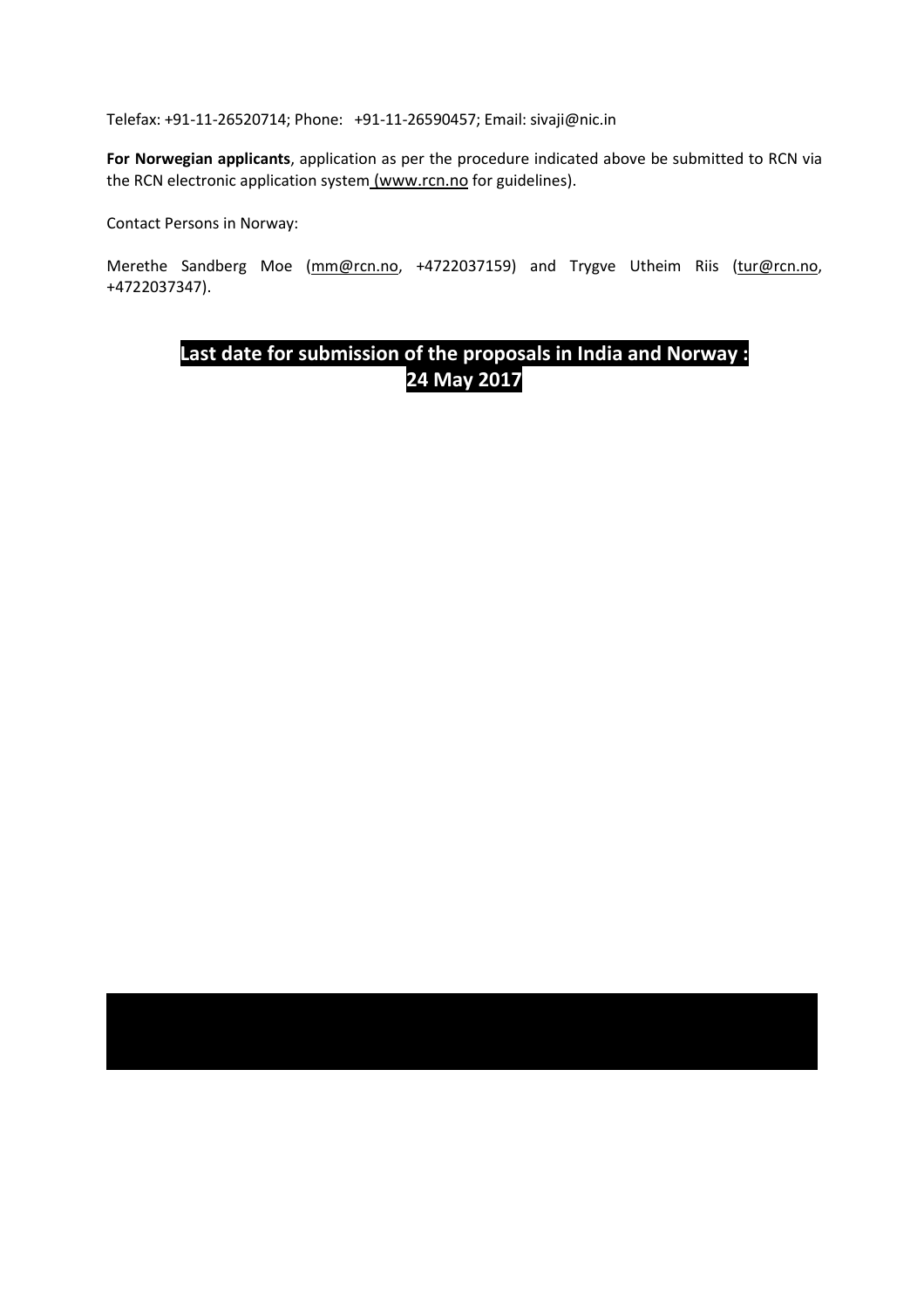## **Annexure**

## **DST APPLICATION (for Indian Participants only) (DST India- RCN Norway joint cooperation PROGRAMME)**

## **PART –I**

1. Title of the project:

2. Subject Area (as specified in the announcement)

3. Contact details / Address of the project leaders:

|                       | Indian project leader | Norwegian Project leader |
|-----------------------|-----------------------|--------------------------|
| Name & Designation    |                       |                          |
|                       |                       |                          |
| Address               |                       |                          |
| Telephone (Work)      |                       |                          |
| Telephone (Residence) |                       |                          |
| Fax No.               |                       |                          |
| Email ID              |                       |                          |

## **PART-II**

- 1. Scientific objectives and individual components of the joint project: (max. ½ page)
- 2. Current state of the research/ technology (max. 2 pages)
- 3. Preliminary activities by the Indian side (max. 1 page)
- 4. Preliminary activities by the **Norwegian** side (max. 1 page)
- 5. Detailed description of the Indo- **Norwegian** co-operation (max ½ page) (Justification/ Rationale for collaboration)
- 6. Compatibility of intensions of both sides with regard to individual components of the project, working method of equipment (max. 1 page)
- 7. Promotion of the new Generation of academicians (Participation of young research students) (max. ½ page)
- 8. Where appropriate, the way in which the project results could be used by Industry and others  $(\frac{1}{2}$  page)
- 9. List of the five most important publications of the project participants, which have a bearing on the project (please do not send copies of the publications themselves or lists detailing all publications of the group)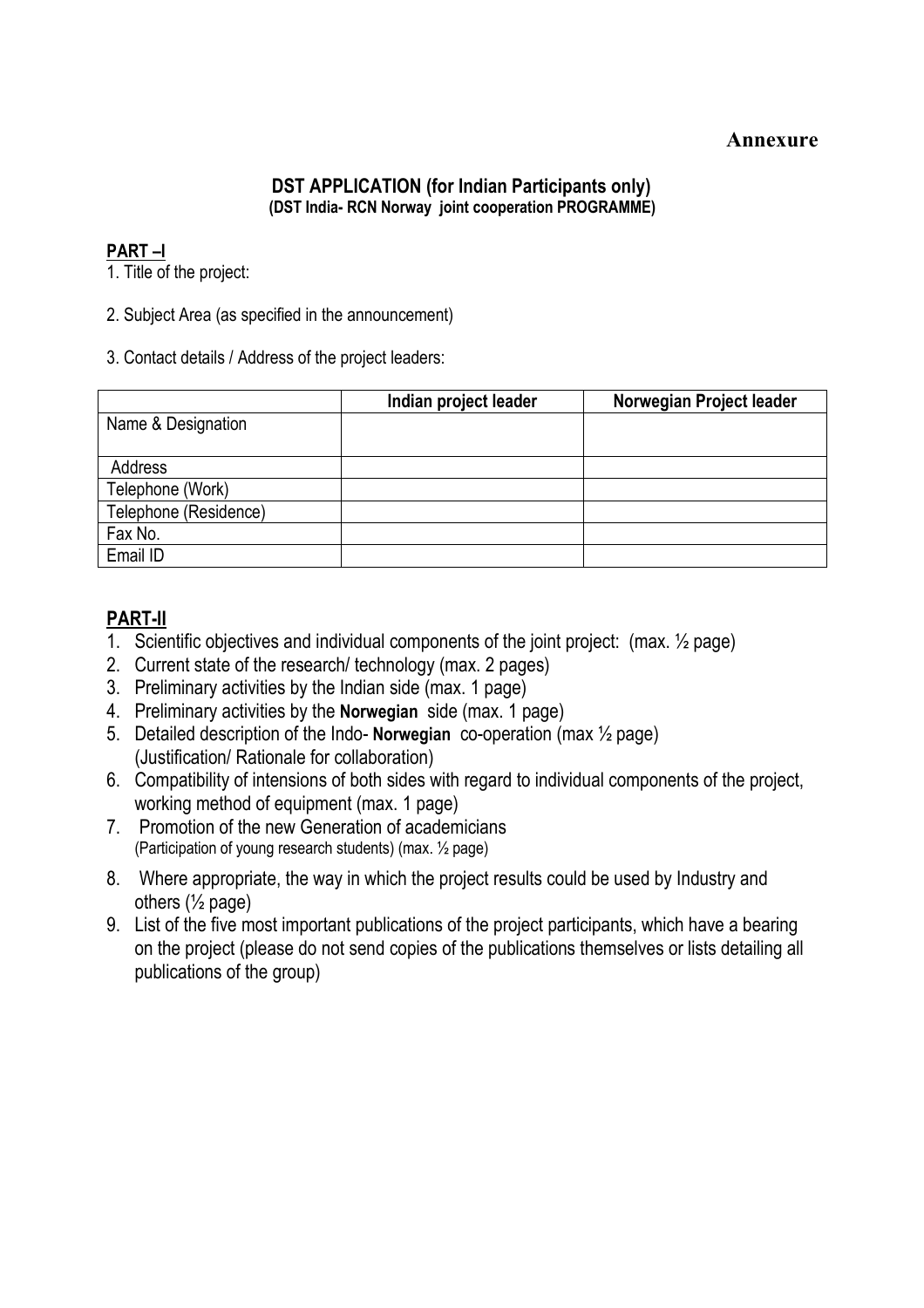## **PART-III (For Indian partners only)**

| 1. List of on-going research projects with the mulan project participants. |                          |                                                                         |                                          |  |  |  |  |
|----------------------------------------------------------------------------|--------------------------|-------------------------------------------------------------------------|------------------------------------------|--|--|--|--|
| Title of the<br>project                                                    | <b>Brief description</b> | Duration with dates of<br>commencement and completion<br>of the project | Funding available and<br>source of funds |  |  |  |  |
|                                                                            |                          |                                                                         |                                          |  |  |  |  |
|                                                                            |                          |                                                                         |                                          |  |  |  |  |
|                                                                            |                          |                                                                         |                                          |  |  |  |  |

1. List of on-going research projects with the Indian project participants:

### 2. Infrastructure available/required to implement the project:

| <b>Facilities</b>                | List of items required for the project | If not available presently, how it is<br>proposed to be procured/ recruited.<br>Please indicate the source of funding |
|----------------------------------|----------------------------------------|-----------------------------------------------------------------------------------------------------------------------|
| Equipment                        |                                        |                                                                                                                       |
| Manpower                         |                                        |                                                                                                                       |
| Consumables and<br>Contingencies |                                        |                                                                                                                       |

3. Certified that the following Indian scientists including Ph.D. students, SRF/JRF, Post-Docs are presently affiliated with the University/Institute and will be the official project participants for the entire duration of the project:

| S. No. | Name of the project   Position held<br>participant | From | l C |
|--------|----------------------------------------------------|------|-----|
|        |                                                    |      |     |
|        |                                                    |      |     |
| . v.   |                                                    |      |     |

4. Does the project involve (i) Biological Material Transfer / Use of GMOs / Radioactive materials; (ii) Human / animal trials? Please submit necessary clearance of nodal agency / department of GoI in this regard

3. Certified that the Institute/University/Lab is registered at Central Plan Scheme Monitoring System (CPSMS) website of Comptroller & Audit General (CGA). The grants/funds may be released as per the Bank detail given below-

| S. No.         | Item                              | details         |
|----------------|-----------------------------------|-----------------|
|                | Account No.                       |                 |
| 2.             | Name of the account               |                 |
| 3.             | Account type                      | Saving /Current |
| 4.             | Name of the Bank                  |                 |
| 5.             | Address of the Bank               |                 |
| 6.             | <b>IFSC</b> code                  |                 |
| 7 <sub>1</sub> | Details of the present authorised |                 |
|                | signatory to the account          |                 |

## **INSTITUTIONS ENDORSEMENT**

Certified that –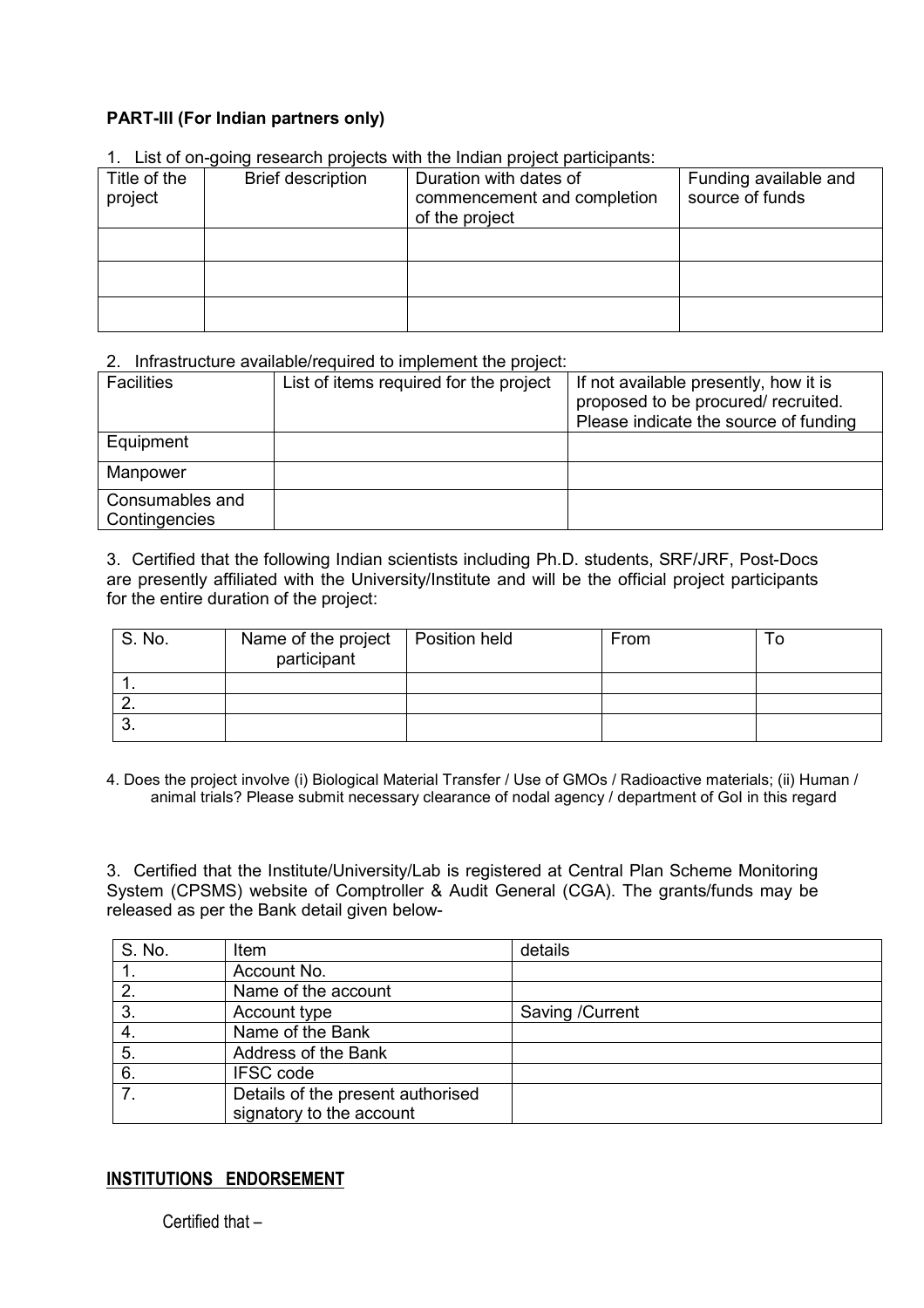- i) The project participants involved in the project are affiliated to the Institute/ University.<br>ii) All information provided in the project proposal is correct; and
- All information provided in the project proposal is correct; and
- iii) the infrastructural facilities related to the project activity is available in this Institution including equipment, manpower and other facilities and all necessary administrative support will be extended for the project

**Signatures Indian PI Signatures Norwegian PI** 

**With Seal** 

**Signatures Head of Indian Institution: Signatures Head of Norwegian Institution:**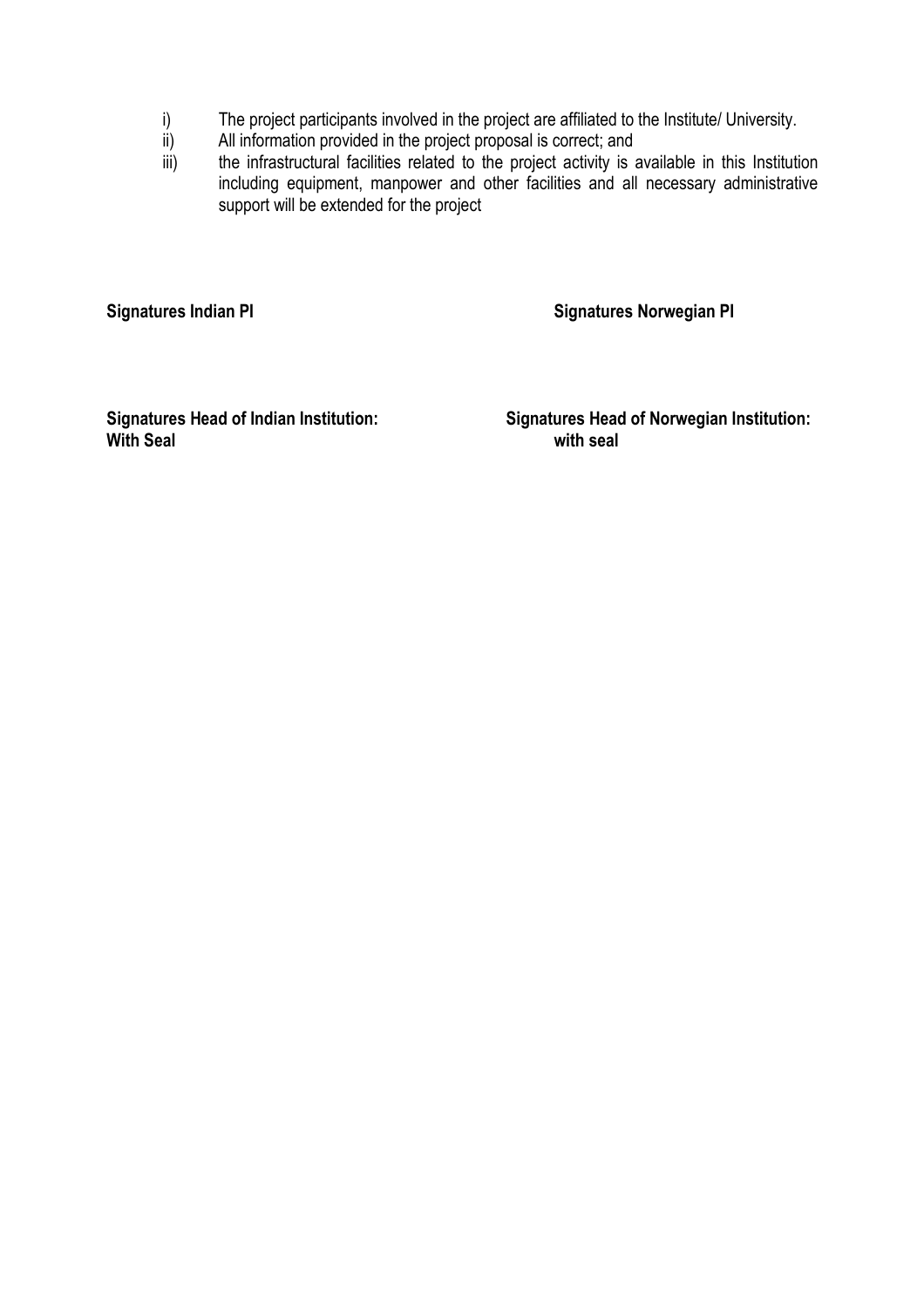### **DETAILS OF PROPOSED SCHOLARSHIP INDIAN PARTICIPANTS**

(Please use a separate form for each year of the project)

## **FIRST YEAR**

| Name of Indian<br>Scientists/<br>student visiting<br><b>Norway</b> | Qualifications<br>(Academic degree)<br>and present<br>Appointment/<br>Position | Purpose of visit | Dates of<br>proposed visit<br>and duration of<br>stay in<br>Norway | Travel cost from Indian<br>Home Institution to<br>Norwegian Partner<br>Institution including<br>surface/rail travel in India<br>and Austria<br>1n Rs. And in following<br>order:<br>Air Fare including taxes<br>(IATA excursion) | Cost of Overseas<br><b>Insurance Cover</b><br>for Indian visitor<br>In Rs. |
|--------------------------------------------------------------------|--------------------------------------------------------------------------------|------------------|--------------------------------------------------------------------|----------------------------------------------------------------------------------------------------------------------------------------------------------------------------------------------------------------------------------|----------------------------------------------------------------------------|
|                                                                    |                                                                                |                  |                                                                    | Surface travel in India<br>Surface travel in Norway                                                                                                                                                                              |                                                                            |
|                                                                    |                                                                                |                  |                                                                    |                                                                                                                                                                                                                                  |                                                                            |
| 2.                                                                 |                                                                                |                  |                                                                    |                                                                                                                                                                                                                                  |                                                                            |
| <b>TOTAL</b>                                                       |                                                                                |                  |                                                                    | Rs                                                                                                                                                                                                                               | Rs                                                                         |

\* Applicants who do not hold a doctor's degree are requested to specify their academic status (Graduate doctoral candidate) and attach bio-data of each of the above Indian participants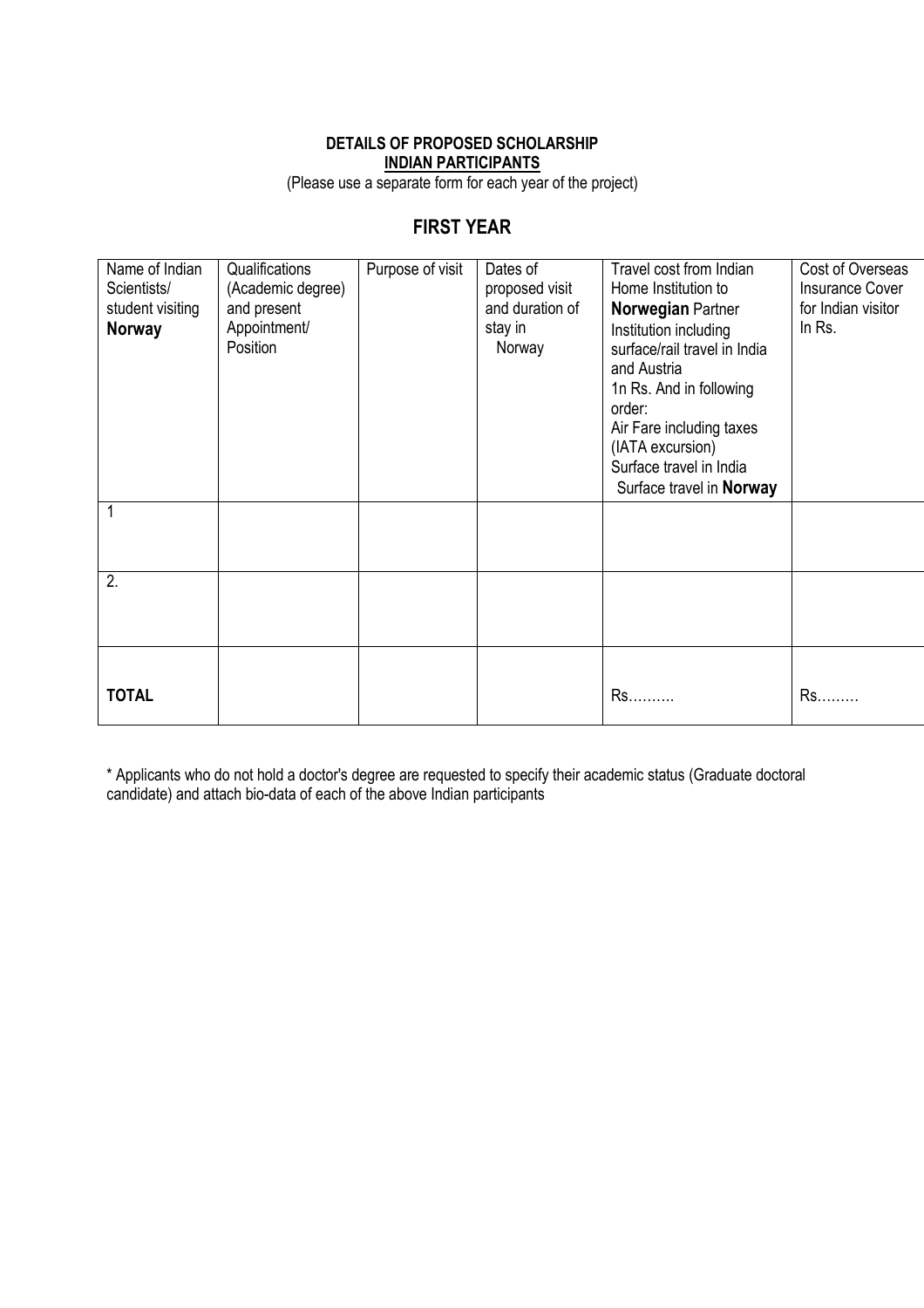## **DETAILS OF PROPOSED SCHOLARSHIP INDIAN PARTICIPANTS**

(Please use a separate form for each year of the project)

## **SECOND YEAR**

| Name of          | Qualifications    | Purpose of visit | Dates of proposed     | Travel cost from Indian  | Cost of Overseas       |
|------------------|-------------------|------------------|-----------------------|--------------------------|------------------------|
| Indian           | (Academic degree) |                  | visit and duration of | Home Institution to      | <b>Insurance Cover</b> |
| Scientists/stude | and present       |                  | stay in Norway        | Norwegian Partner        | for Indian visitor     |
| nt visiting      | Appointment/      |                  |                       | Institution including    | In Rs.                 |
| Norway           | Position          |                  |                       | surface/rail travel in   |                        |
|                  |                   |                  |                       | India and Austria        |                        |
|                  |                   |                  |                       | 1n Rs. And in following  |                        |
|                  |                   |                  |                       | order:                   |                        |
|                  |                   |                  |                       | Air Fare including taxes |                        |
|                  |                   |                  |                       | (IATA excursion)         |                        |
|                  |                   |                  |                       | Surface travel in India  |                        |
|                  |                   |                  |                       | Surface travel in        |                        |
|                  |                   |                  |                       | <b>Norway</b>            |                        |
|                  |                   |                  |                       |                          |                        |
|                  |                   |                  |                       |                          |                        |
|                  |                   |                  |                       |                          |                        |
| 2.               |                   |                  |                       |                          |                        |
|                  |                   |                  |                       |                          |                        |
|                  |                   |                  |                       |                          |                        |
|                  |                   |                  |                       |                          |                        |
|                  |                   |                  |                       |                          |                        |
| <b>TOTAL</b>     |                   |                  |                       | Rs                       | Rs                     |
|                  |                   |                  |                       |                          |                        |

\* Applicants who do not hold a doctor's degree are requested to specify their academic status (Graduate, doctoral candidate) and attach bio-data of each of the above Indian participants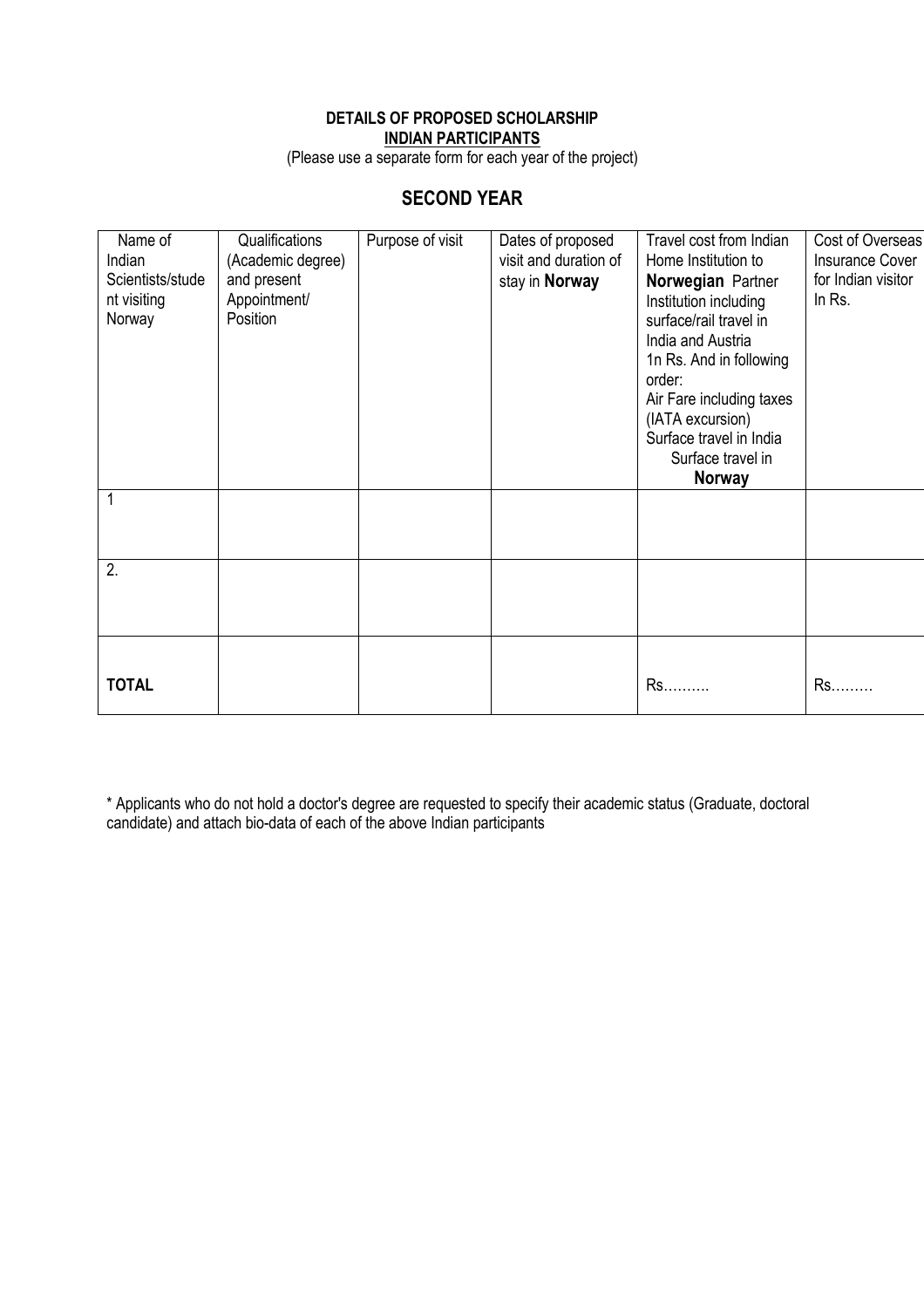## **DETAILS OF PROPOSED SCHOLARSHIP Norwegian PARTICIPANTS**

(Please use a separate form for each year of the project)

# **FIRST YEAR**

| Name, First<br>Name* of<br>Norwegian<br>Participant<br>visiting India          | Qualifications<br>(Academic<br>degree) and<br>present<br>Appointment/<br>Position | Purpose of visit | Dates of proposed visit<br>and duration of stay in<br>Indian Institute | Proposed rate/<br>Charges for<br>Institutional / Guest<br>House<br>accommodation in<br>India | Expenses on account<br>of per-diem as<br>admissible |
|--------------------------------------------------------------------------------|-----------------------------------------------------------------------------------|------------------|------------------------------------------------------------------------|----------------------------------------------------------------------------------------------|-----------------------------------------------------|
|                                                                                |                                                                                   |                  |                                                                        |                                                                                              |                                                     |
| 2.                                                                             |                                                                                   |                  |                                                                        |                                                                                              |                                                     |
| 3.                                                                             |                                                                                   |                  |                                                                        |                                                                                              |                                                     |
| <b>TOTAL</b><br>(For Per diem<br>and lodging for<br>Norwegian<br>participants) |                                                                                   |                  |                                                                        | Rs                                                                                           | Rs.                                                 |

\* Applicants who do not hold a doctor's degree are requested to specify their academic status (Graduate, doctoral candidate) and attach bio-data of each of the above **Norwegian** participants